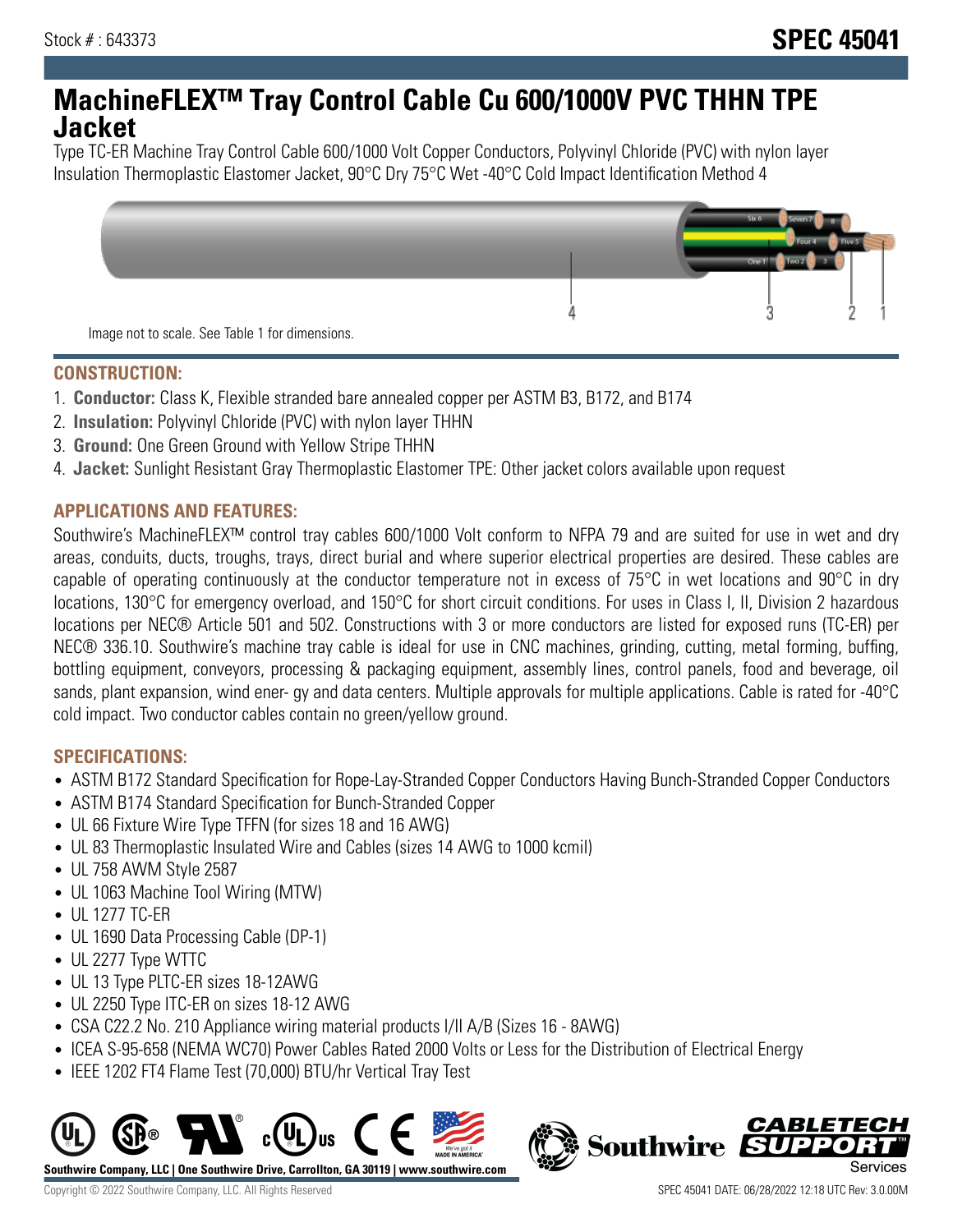- CE/RoHS-2 The CE Marking has been applied solely to express the conformance to the material restrictions identified in the RoHS-2 (2011/65/EU) Directive
- NFPA 79 Electrical Standard for Industrial Machinery

# **SAMPLE PRINT LEGEND:**

Print Legend 1:

Southwire XXAWG (XXmm2) XX/C PVC/Nylon Type TC-ER EXXXXX (UL) 600V 90°C Dry 75C Wet Sun Res Oil Res I/II DIR BUR - 40°C OR MTW Flexing OR DP-1 OR WTTC 1000V OR AWM 2587 -- LLXXXXXX CSA AWM I/II A/B 105°C 1000V -40°C FT4 -- CSA FT4 CE RoHS -2 Made in USA

Print Legend 2:

SOUTHWIRE{R} XX AWG (XXmm2) 9/C PVC/NYLON TYPE TC-ER EXXXXX (UL) 600V 90{D}C DRY 75{D}C WET SUN RES OIL RES I/II DIR BUR -40{D}C OR MTW FLEXING OR DP-1 OR WTTC 1000V OR PLTC-ER OR ITC-ER OR AWM 2587 -- LLXXXXX CSA CIC/TC FT4 OR AWM I/II A/B 105{D}C 1000V -40{D}C FT4 -- {NOM}-ANCE PLTC -- {CE} RoHS-2 MADE IN USA



CABLETECH **Southwire** п. FЛ